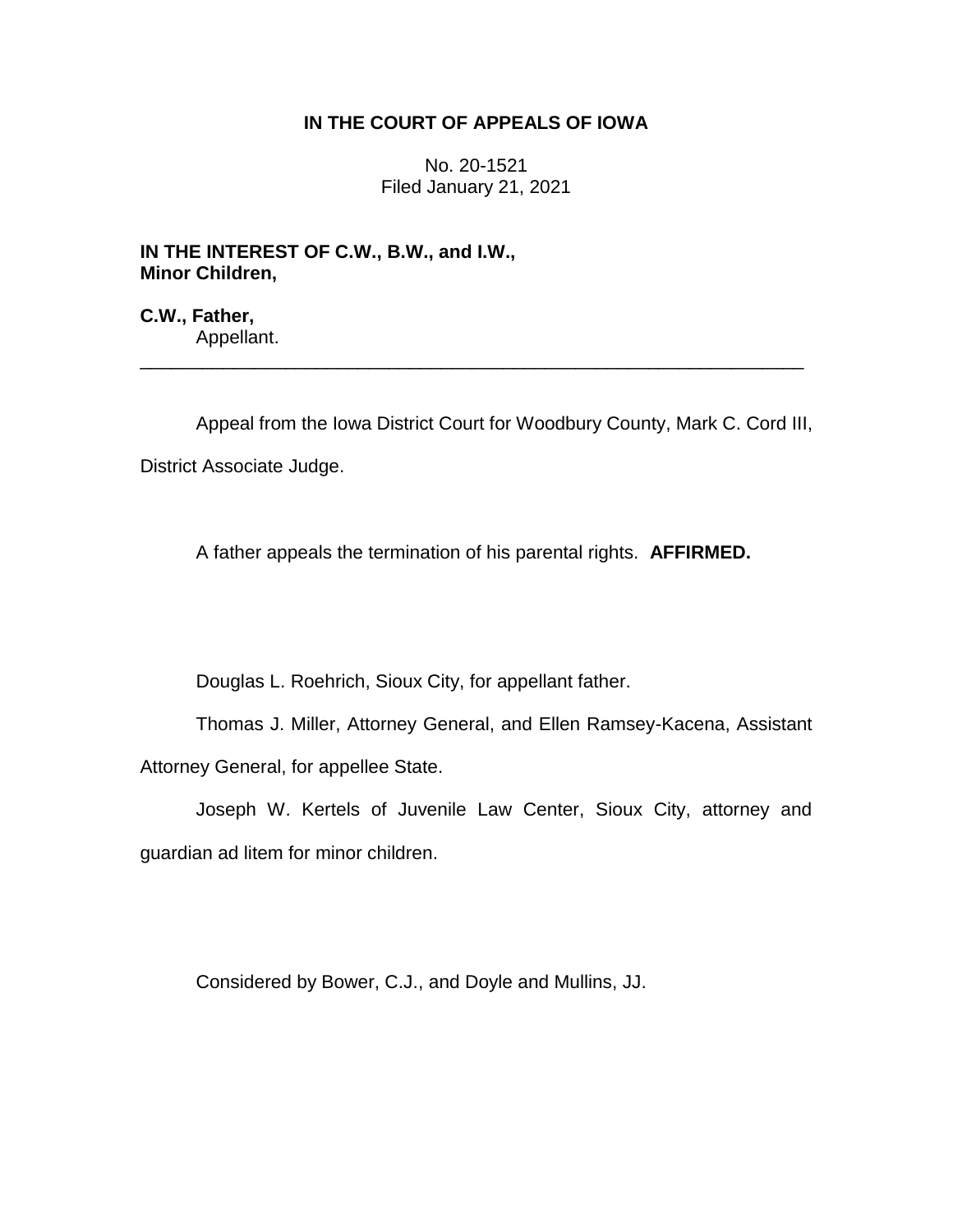## **BOWER, Chief Judge.**

 $\overline{a}$ 

A father appeals the termination of his parental rights. Because termination of the father's parental rights is in the children's best interests, we affirm.

C.D.W. is the legal father of B.W., born in 2015, C.W., born in 2017, and I.W., born in 2019.<sup>1</sup>

The father has a long history of drug use, violence, and criminal activity. The family was involved with the department of human services (DHS) from December 2015 through March 2017 based on the mother's marijuana use. The father was incarcerated or in a residential treatment facility from September 2015 until February 2017, when he was released on parole.

In May 2017, the father was sentenced to probation for a 2015 burglary offense. The father consumed alcohol, was involved in domestic violence with the mother, accrued multiple vehicle offenses, and tested positive for methamphetamine use during his probation and parole supervision.

In January 2018, a new DHS investigation began, which resulted in childin-need-of-assistance (CINA) petitions filed for the older two children in March 2018. The father stipulated to the adjudication.

The father tested positive for methamphetamine in February 2018 and his parole was revoked; he returned to the residential treatment facility. The father completed the treatment program and was released to the family's home in November 2018. In December, the father relapsed on methamphetamine and DHS told him to move out of the home. He continued using methamphetamine

 $1$  C.D.W. married A.W. in 2015. A.W. gave birth to all three children during the marriage. The mother's rights have not been terminated.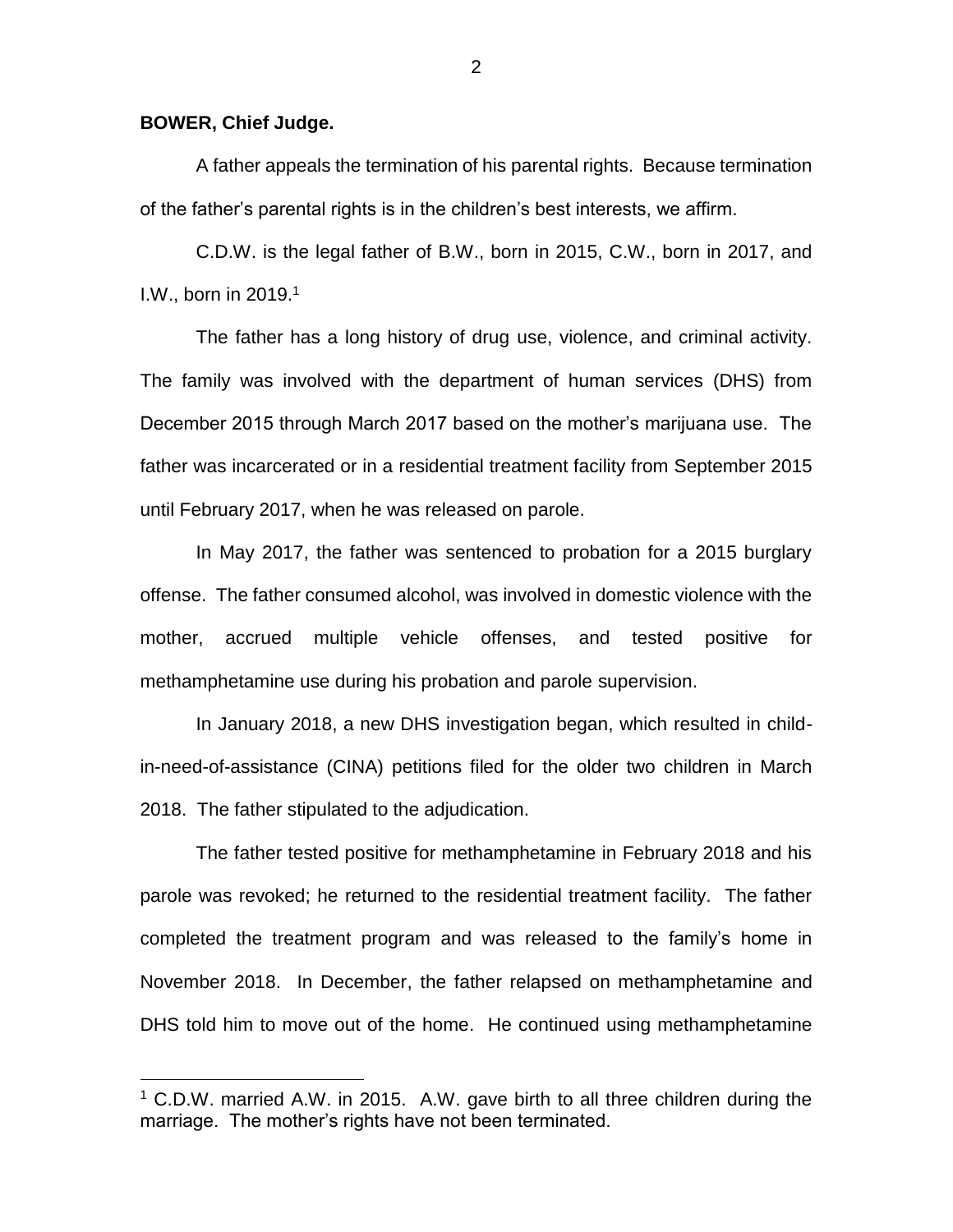throughout January 2019 and entered a treatment program on January 30. He was successfully discharged in May and returned to the home.

In July, the mother tested positive for marijuana while pregnant with I.W. Two days after birth, a CINA petition was filed for the youngest child, and the parents stipulated to the adjudication. The children were removed from the mother's custody and in August were placed in the father's custody in the family home.

On November 16, law enforcement responded to a call from the mother reporting the father pushed her while in the oldest child's presence. Law enforcement found a shotgun, a ballistic vest, and methamphetamine in the home. The father was arrested on multiple charges, and he has remained incarcerated since. He admitted to using methamphetamine, and the older two children tested positive for methamphetamine.

All three children were removed from the father's custody on November 19.

On June 9, 2020, the State filed a petition to terminate the father's parental rights to all three children. On July 13, the father participated in the termination hearing telephonically from jail. On November 4, the court terminated the father's parental rights.

The father appeals. He does not contest any of the grounds for termination. Instead, the father asserts termination of his parental rights is not in the best interests of the children and the children would not be harmed by allowing him time to complete his sentence and reunify with them.

"Our review in proceedings to terminate parental rights is generally de novo." *In re L.T.*, 924 N.W.2d 521, 526 (Iowa 2019). In evaluating whether

3